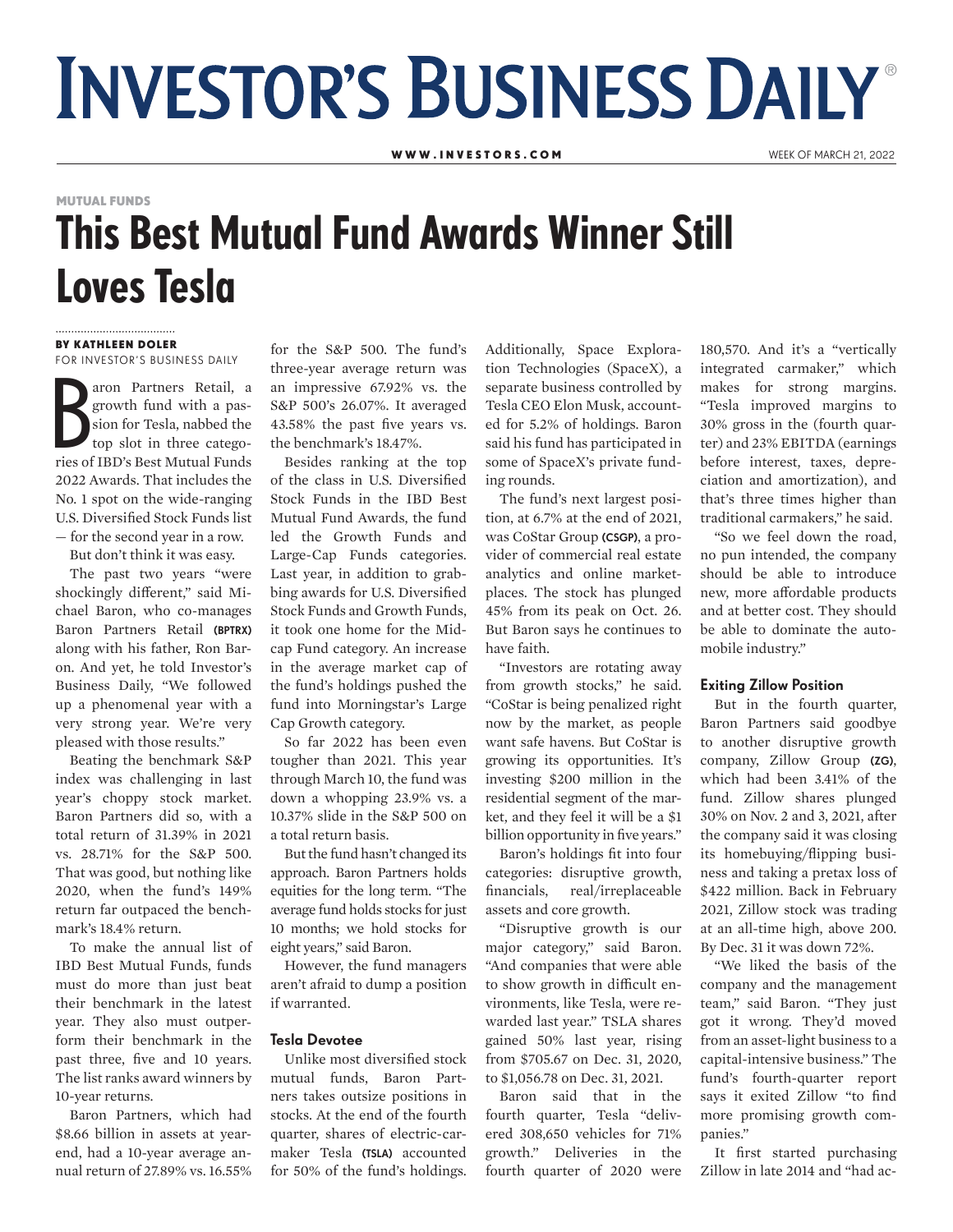cumulated a total stake at an average split-adjusted cost of approximately \$29 a share," said Baron. Thus, "The long-term investment had been successful, and even with the decline in Zillow's stock price in 2021, the fund exited its position with a gain," he said.

The fund is still steering clear of the popular FAANG stocks: Facebook parent Meta Platforms (FB), Amazon.com (AMZN), Apple (AAPL), Netflix (NFLX) and Google parent Alphabet (GOOGL).

"We focus in the midcap space, and we make investments to hold," said Baron. "Buying FAANG companies just because the prices have fallen off a bit doesn't make sense for this portfolio." While the fund may let its winners run even as they graduate into large-cap stocks, it focuses on midcap stocks when making purchases.

The fund reduced its use of leverage, or borrowed money, in 2020, bringing it down to 5.3% on Dec. 31, 2020. At the end of 2021, leverage was up a touch to 6.5%. "We will only increase (or decrease) leverage when we believe market conditions and opportunities are appropriate,"

Baron said. The fund has the ability to increase leverage to 33% of the portfolio, according to its prospectus.

#### Investors Moving to Safety

Baron acknowledges the fund's giant position in Tesla but said "this is much a more diversified fund than we get credit for."

He said Baron Partners has "supplemented the fund with more stable businesses." Idexx Laboratories (IDXX), which sells diagnostic products and services to veterinarians and other markets, was 6.1% of the fund

at the end of 2021. And the fund is invested in the financial and real asset segments with companies including Charles Schwab (SCHW); Arch Capital (ACGL), an insurance and reinsurance company; and Hyatt Hotels (H).

"As interest rates rise, Arch is able to write more policies at better rates," he said.

And inflation can have benefits too. The real assets of companies like Hyatt "become more valuable," said Baron.

He also noted that Hyatt "made smart moves during the pandemic" lowering costs and making acquisitions.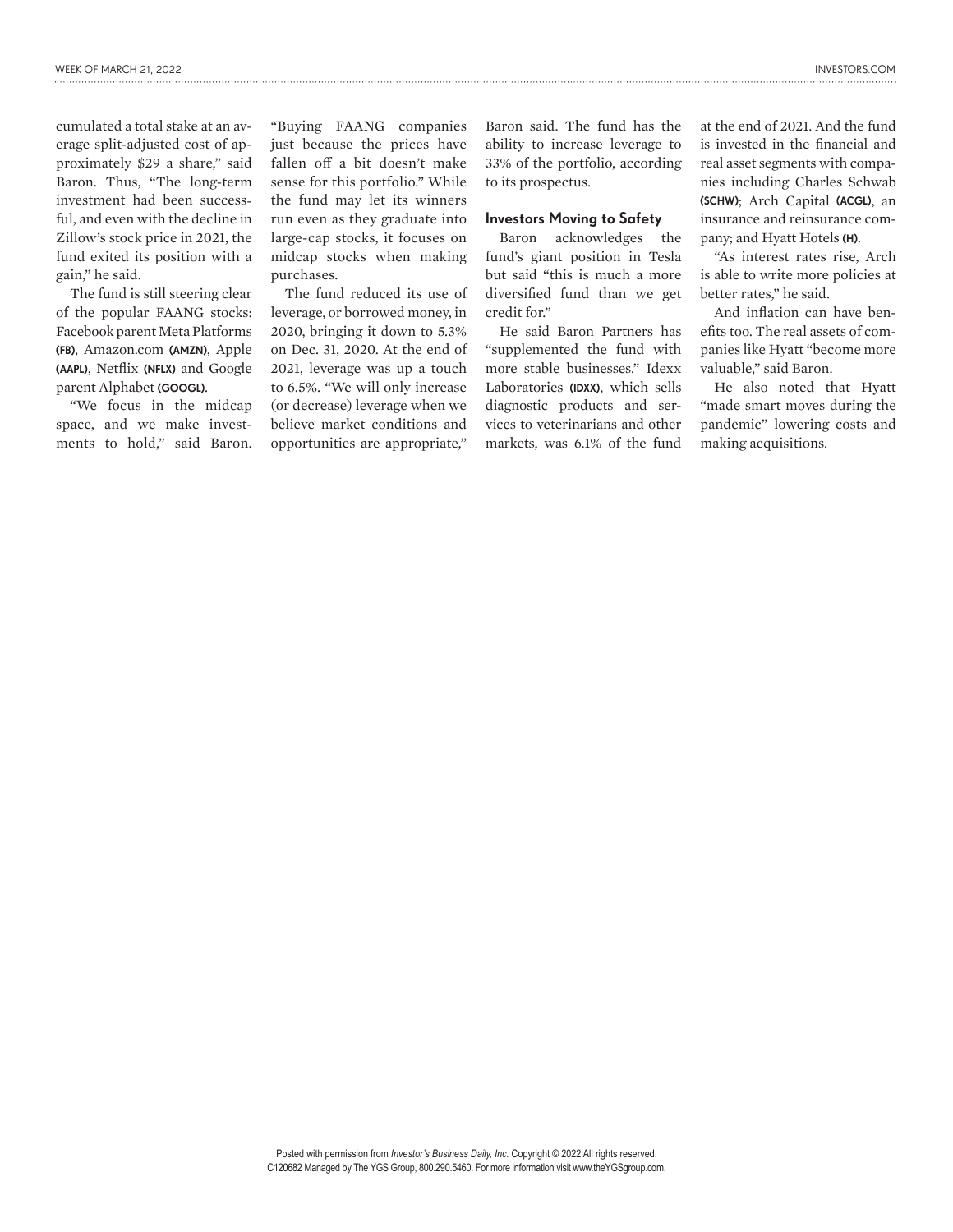**This reprint has been provided to you by Baron Capital, although the information has been obtained from sources believed to be reliable, Baron Capital does not guarantee its accuracy, completeness or fairness. Opinions and estimates are subject to change without notice. The information contained in this document is distributed for informational purposes only and should not be considered investment advice or recommendations of any security or Fund.**

*Investors should consider the investment objectives, risks, and charges and expenses of the investment carefully before investing. The prospectus and summary prospectuses contain this and other information about the Funds. You may obtain them from the Funds' distributor, Baron Capital, Inc., by calling 1-800- 99BARON or visiting www.BaronFunds.com. Please read them carefully before investing.*

**Baron Partners Fund**'s annualized returns for the Institutional Shares as of December 31, 2021: 1-year, 31.73%; 5-years, 43.97%; 10-years, 28.23%; Since Inception (1/31/1992), 17.00%. Annual expense ratio for the Institutional Shares as of December 31, 2020 was 1.30% (comprised of operating expenses of 1.05% and interest expense of 0.25%). The **S&P 500 Index**'s annualized returns as of December 31, 2021: 1-year, 28.71%; 5-years, 18.47%; 10-years, 16.55%; Since Fund Inception (1/31/1992), 10.75%.

*The performance data quoted represents past performance. Past performance is no guarantee of future results. The investment return and principal value of an investment will fluctuate; an investor's shares, when redeemed, may be worth more or less than their original cost. The Adviser reimburses certain Baron Fund expenses pursuant to a contract expiring on August 29, 2032, unless renewed for another 11 year term and the Fund's transfer agency expenses may be reduced by expense offsets from an unaffiliated transfer agent, without which performance would have been lower. Current performance may be lower or higher than the performance data quoted. For performance information current to the most recent month end, visit www.BaronFunds.com or call 1-800-99BARON.*

Performance for the Institutional Shares prior to 5/29/2009 is based on the performance of the Retail Shares, which have a distribution fee. The Institutional Shares do not have a distribution fee. If the annual returns for the Institutional Shares prior to 5/29/2009 did not reflect this fee, the returns would be higher.

**Risks:** The Fund is non-diversified which means, in addition to increased volatility of the Fund's returns, it will likely have a greater percentage of its assets in a single issuer or a small number of issuers, including in a particular industry than a diversified fund. Single issuer risk is the possibility that factors specific to an issuer to which the Fund is exposed will affect the market prices of the issuer's securities and therefore the net asset value of the Fund. As of the date of the latest prospectus supplement, about 40% of the Fund's assets are invested in Tesla stock. Therefore, the Fund is exposed to the risk that were Tesla stock to lose significant value, which could happen rapidly, the Fund's performance would be adversely affected. Specific risks associated with leverage include increased volatility of the Fund's returns and exposure of the Fund to greater risk of loss in any given period.

**Investor's Business Daily's 2022 Best Mutual Funds Award** winners have beaten their respective benchmark index in the past one, three, five and 10 year time periods as-of December 31, 2021.

Portfolio holdings as a percentage of total investments as of December 31, 2021 for securities mentioned are as follows: **IDEXX Laboratories, Inc.** – 5.7%; **The Charles Schwab Corp.** – 3.6%; **Arch Capital Group Ltd.** – 3.2%; **Hyatt Hotels Corp.** – 3.4%.